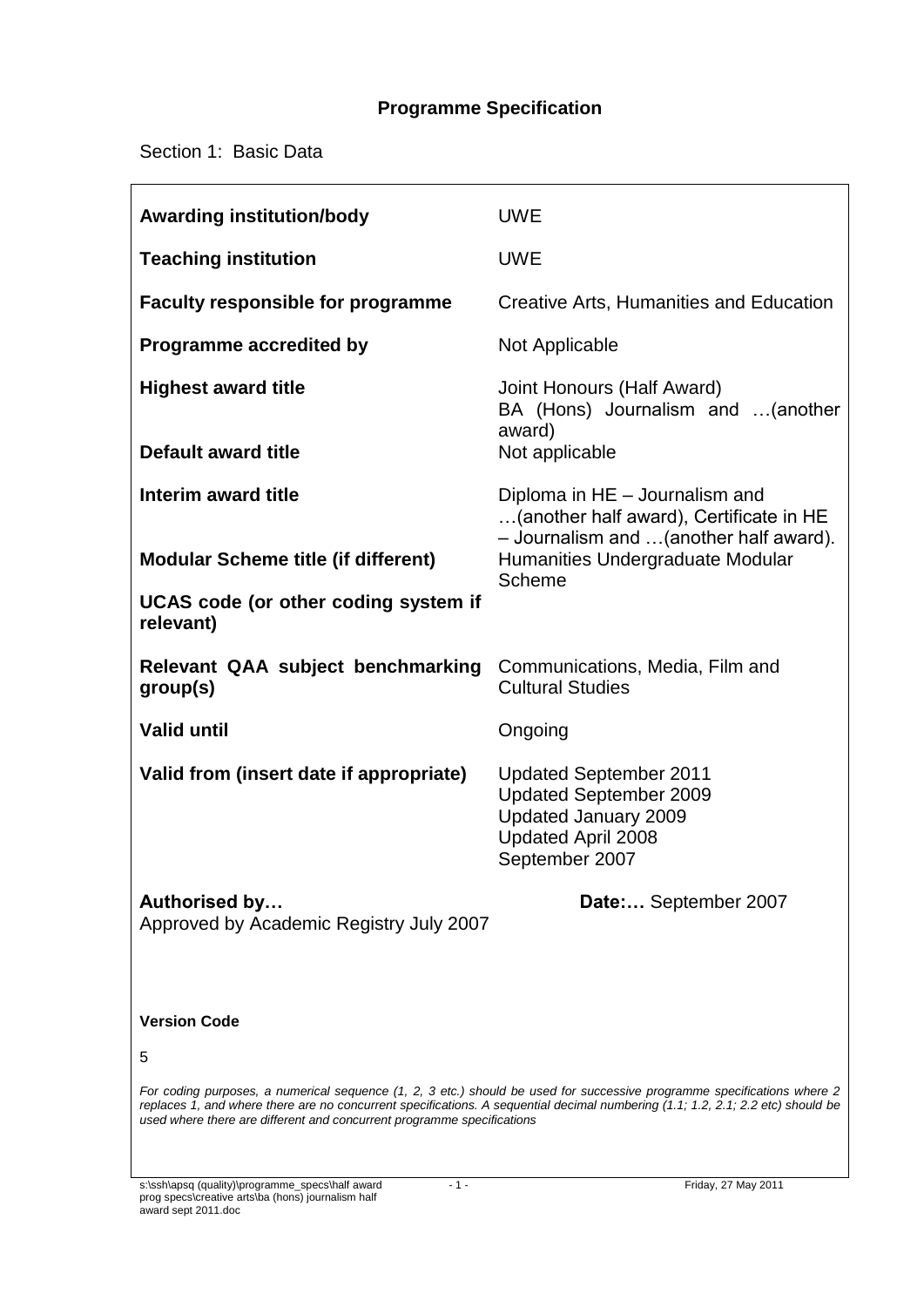## **Section 2: Educational aims of the programme**

- To establish a questioning and intellectually challenging approach to the study of journalism.  $\bullet$
- To provide opportunities for the rigorous and critical study of the issues, debates and theories that  $\bullet$ have emerged in response to developments in journalism and the news media.
- To encourage students to evaluate and demonstrate the usefulness of studies and histories of  $\bullet$ journalism in analysing the contemporary forms and practices of news reporting.
- To equip students to undertake independent and innovative research into journalism in relation to  $\bullet$ the processes of news production, distribution, reception and consumption.
- To encourage students to draw on a range of appropriate disciplines and intellectual traditions to  $\bullet$ develop critical perspectives on journalism.
- To prepare students for future careers which require a high level of analytical and communication  $\bullet$ skills.
- To equip students to pursue complex tasks in an independent and self disciplined manner.  $\bullet$
- To equip students with basic practical multiplatform journalistic skills

### **Section 3: Learning outcomes of the programme**

*The award route provides opportunities for students to develop and demonstrate knowledge and understanding, qualities, skills and other attributes in the following areas: …*

| A Knowledge and understanding |                                                                                                                                                              |                                                                                                                                                                                                                                 |  |
|-------------------------------|--------------------------------------------------------------------------------------------------------------------------------------------------------------|---------------------------------------------------------------------------------------------------------------------------------------------------------------------------------------------------------------------------------|--|
|                               | <b>Learning outcomes</b>                                                                                                                                     | <b>Teaching, Learning and Assessment</b><br><b>Strategies</b>                                                                                                                                                                   |  |
|                               | A Knowledge and understanding of:                                                                                                                            | Teaching/learning methods and strategies:                                                                                                                                                                                       |  |
|                               | 1. conceptual frameworks employed in the study<br>of journalism as exemplified in key studies;                                                               | Acquisition of understanding 1 to 3 has a primary<br>focus in the lectures and seminars of the core<br>module 'News Media & Society' and its required                                                                           |  |
|                               | 2. the relationship of journalism to debates about<br>citizenship and democracy;                                                                             | reading.                                                                                                                                                                                                                        |  |
|                               | 3. the importance of historical contexts in the<br>study of journalism;                                                                                      | Acquisition of understanding 4 has a primary focus<br>in the lectures and seminars of the core module<br>'Journalism and Public Communication.'                                                                                 |  |
|                               | 4. approaches and methodologies for analysing<br>and interpreting genres of news discourse in<br>relation to their production, reception and<br>consumption; | The acquisition of understanding 5 and 6 is more<br>widely encouraged and developed throughout the<br>programme. It is a primary focus of Level 3 work.                                                                         |  |
|                               | 5. the evaluation and use of theoretical and<br>interpretative frameworks in rigorous,<br>systematic and imaginative ways;                                   | The acquisition of understanding 7 will form the<br>basis of 'Journalism Writing' (Level 1) and be<br>elaborated primarily in 'Local and Global<br>Journalism' (Level 2) and, optionally, in 'Critical<br>Reporting' (Level 3). |  |
|                               | 6. the design and realisation of sustained<br>research projects;                                                                                             | Throughout, the learner is encouraged to                                                                                                                                                                                        |  |
|                               | 7. forms of news writing within an exploratory<br>and critical framework                                                                                     | undertake further independent reading to<br>supplement and consolidate what is being<br>taught/learnt, and to broaden their individual                                                                                          |  |

# **A Knowledge and understanding**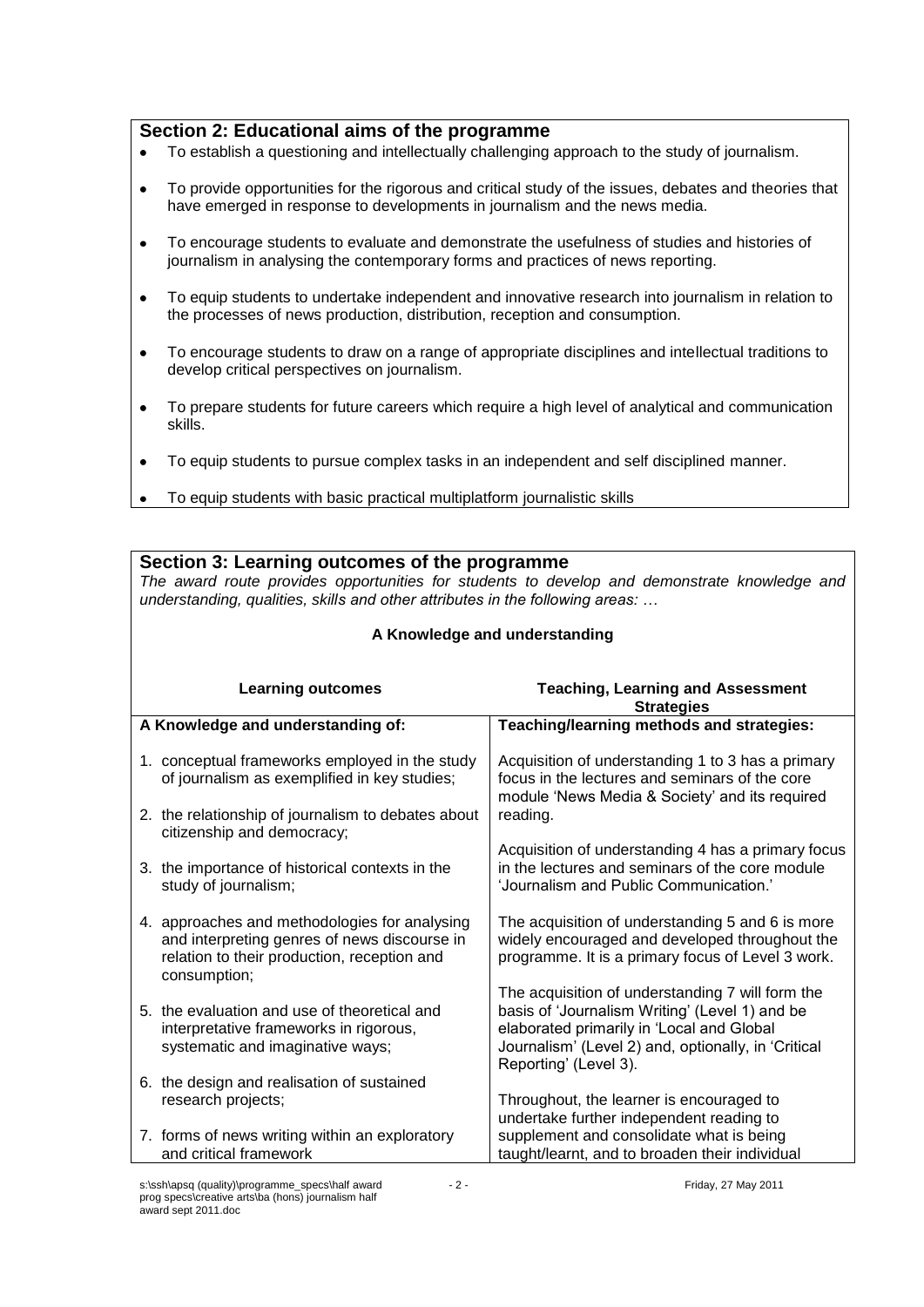| knowledge and understanding of the subject.                                                                                                                                                                                                                                           |
|---------------------------------------------------------------------------------------------------------------------------------------------------------------------------------------------------------------------------------------------------------------------------------------|
| <b>Assessment:</b><br>Assessment is primarily through course work,<br>which takes the form of written seminar papers,<br>essays, items of journalistic writing and projects.<br>Other elements include seminar presentations and<br>written examinations under controlled conditions. |

## **B Intellectual Skills**

| <b>B</b> Intellectual Skills: |                                                                                                                                              | Teaching/learning methods and strategies:                                                                                       |  |
|-------------------------------|----------------------------------------------------------------------------------------------------------------------------------------------|---------------------------------------------------------------------------------------------------------------------------------|--|
|                               | Students should develop the ability to:<br>1. read academic and other complex texts<br>closely and critically;                               | Intellectual skills are developed as an integral<br>part of the leaning and teaching strategies<br>outlined in Section A above. |  |
|                               | 2. analyse genres of news discourse with rigour<br>and insight;                                                                              | Assessment:<br>A variety of assessment methods are employed.<br>Those centred upon writing test all of these skills.            |  |
|                               | 3. construct coherent and defensible arguments;<br>4. present complex ideas with clarity in writing,<br>verbally, and by using other media;  | In addition, students' seminar presentations test<br>skills 4 and 5.                                                            |  |
|                               | 5. manage and control diverse and complex<br>discursive material ie: locate, select,<br>synthesise, précis and evaluate.                     |                                                                                                                                 |  |
|                               | 6. identify key questions, issues and debates<br>central to the profession and to undertake<br>analyses of their implications in Journalism. |                                                                                                                                 |  |

# **C Subject, Professional and Practical Skills**

| <b>C Subject/Professional/Practical Skills:</b>                                                                                                                                                                                                                                                                                                                      | Teaching/learning methods and strategies:                                                                                                                                                                                                                                                                                                                                                                     |  |
|----------------------------------------------------------------------------------------------------------------------------------------------------------------------------------------------------------------------------------------------------------------------------------------------------------------------------------------------------------------------|---------------------------------------------------------------------------------------------------------------------------------------------------------------------------------------------------------------------------------------------------------------------------------------------------------------------------------------------------------------------------------------------------------------|--|
| Students should develop the ability to:<br>1. write journalistic pieces in a range of genres<br>and platforms (such as news story, feature,<br>opinion column, editorial leader, sports report,<br>investigation).<br>2. Develop basic skills in production and layout<br>3. conduct interviews with a range of sources<br>4. acquire knowledge of the full range of | These skills are acquired accumulatively through<br>seminar discussion, tutorial guidance, workshops<br>and feedback on assignments given to students<br>across their programme of study. The acquisition<br>of these skills will form the basis of Journalism<br>Writing (level 1) and be elaborated primarily in<br>Local and Global Journalism (level 2) and<br>optionally in Critical Reporting (Level 3) |  |
| regulatory codes governing best professional                                                                                                                                                                                                                                                                                                                         | Assessment:                                                                                                                                                                                                                                                                                                                                                                                                   |  |
| practice in journalism<br>5 reflect critically on their journalistic practice                                                                                                                                                                                                                                                                                        | These skills are primarily assessed through the                                                                                                                                                                                                                                                                                                                                                               |  |
| through direct engagement with ethical/political<br>and ideological dimensions of their work.                                                                                                                                                                                                                                                                        | preparation of coursework.                                                                                                                                                                                                                                                                                                                                                                                    |  |
|                                                                                                                                                                                                                                                                                                                                                                      |                                                                                                                                                                                                                                                                                                                                                                                                               |  |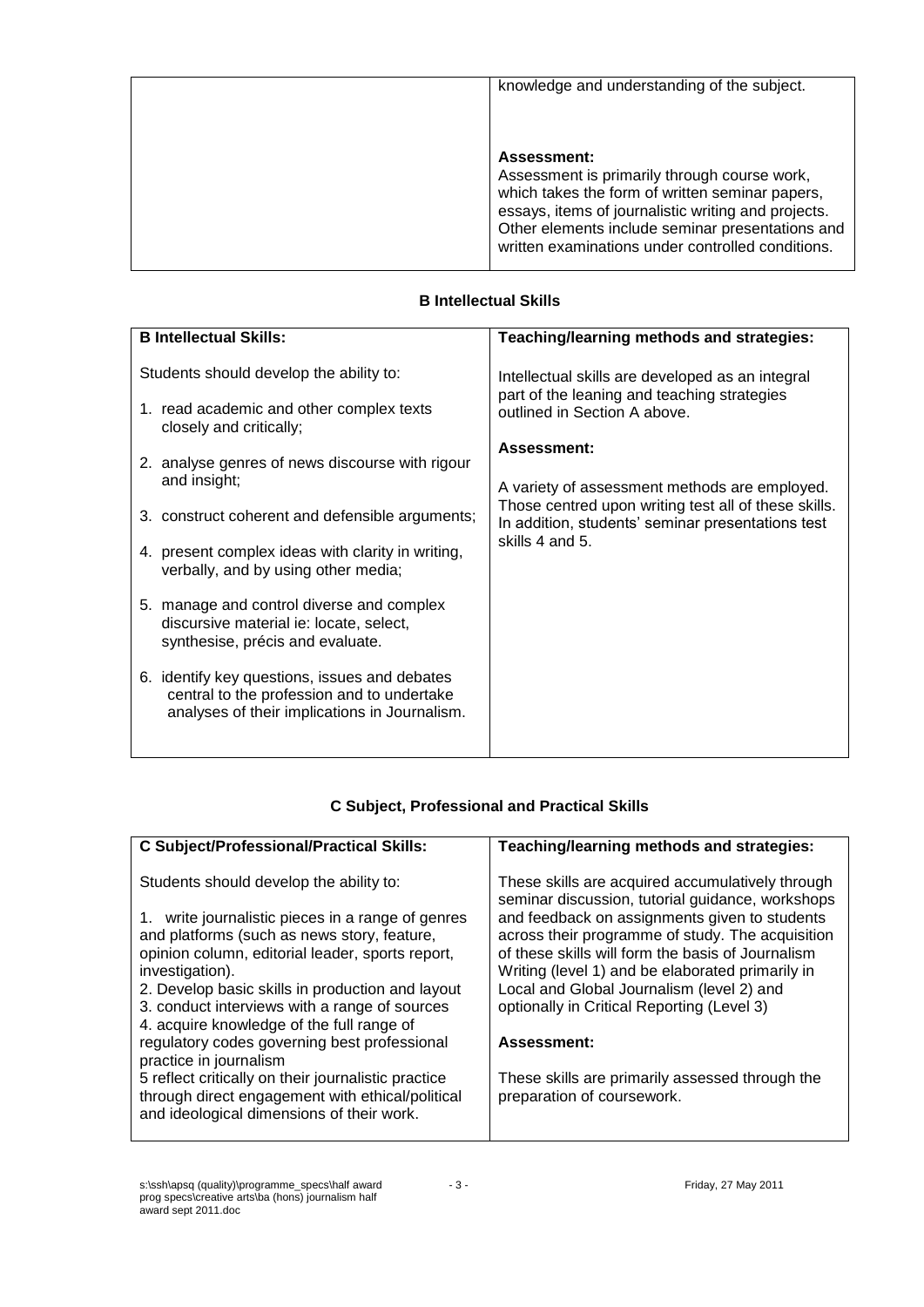| D Transferable skills and other attributes:                                                          | Teaching/learning methods and strategies:                                                        |  |
|------------------------------------------------------------------------------------------------------|--------------------------------------------------------------------------------------------------|--|
| Students should be able to:                                                                          | These transferable skills and attributes are<br>developed as an integral part of the leaning and |  |
| 1. communicate effectively in writing and<br>verbally;                                               | teaching strategies outlined in Section A above.                                                 |  |
|                                                                                                      | <b>Assessment:</b>                                                                               |  |
| 2. work independently on complex tasks;                                                              |                                                                                                  |  |
| 3. organise and self-direct substantial projects;                                                    | The assessment of the acquisition and use of<br>these skills is entailed across the range of     |  |
| 4. access and evaluate bodies of information<br>from diverse sources;                                | assessment methods used.                                                                         |  |
| 5. manage time and work effectively within given<br>limits;                                          |                                                                                                  |  |
| 6. use appropriate information technology<br>effectively for research, presentation, and<br>writing; |                                                                                                  |  |
| 7. work as a supportive member of a team or<br>group.                                                |                                                                                                  |  |
|                                                                                                      |                                                                                                  |  |

# **Section 4: Programme structure**

*Use next page to provide a structural chart of the programme showing:*

- *Level and credit requirements*
- *Interim award requirements*
- $\bullet$ *Module diet, including compulsory/core/optional modules*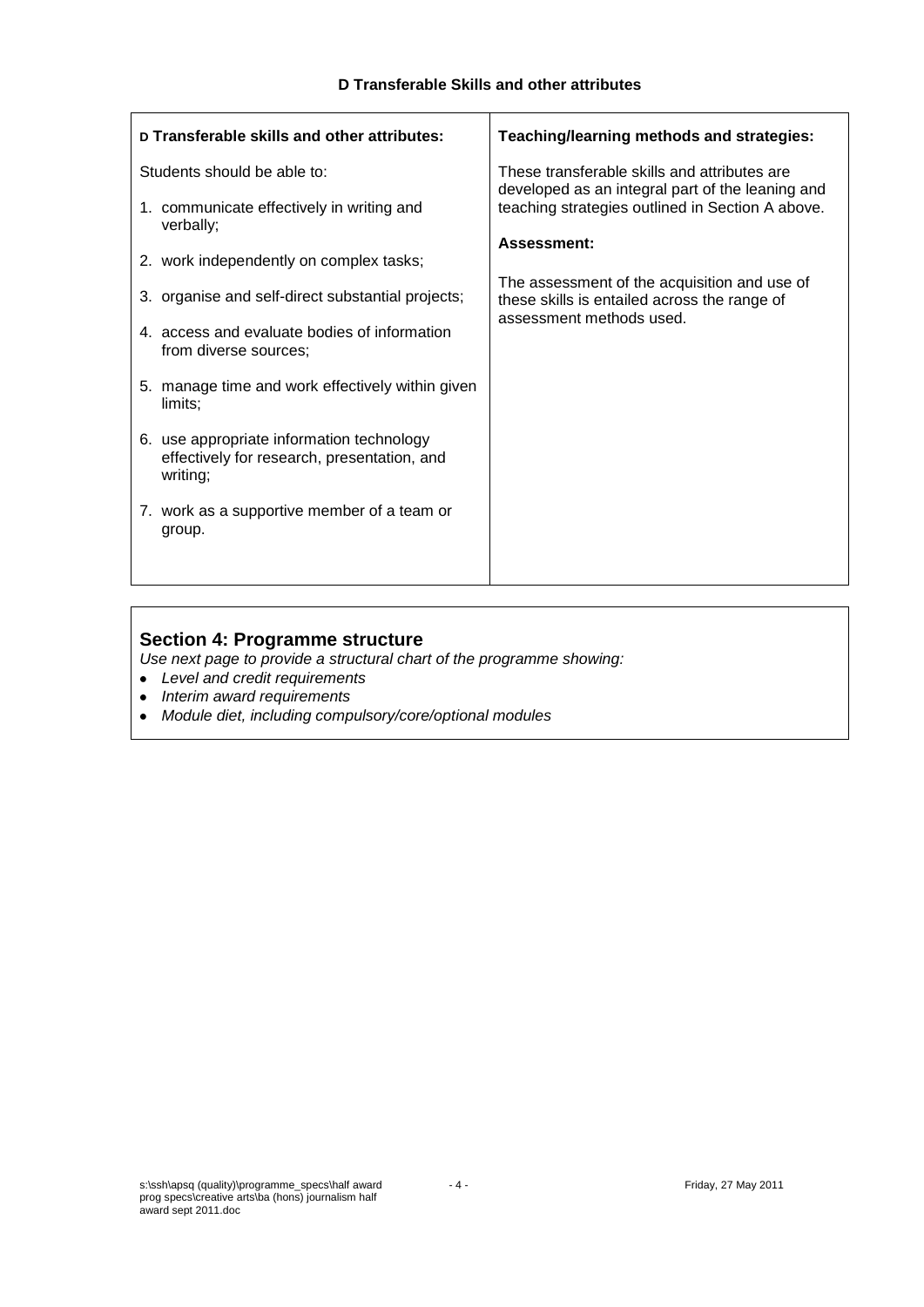| <b>ENTRY</b> |                                           | <b>Compulsory modules</b>                                                                                                                                  | <b>Optional modules</b>                                                                                                                                                                            | <b>Interim Awards:</b>                                                                                                                                                                                                                                            |
|--------------|-------------------------------------------|------------------------------------------------------------------------------------------------------------------------------------------------------------|----------------------------------------------------------------------------------------------------------------------------------------------------------------------------------------------------|-------------------------------------------------------------------------------------------------------------------------------------------------------------------------------------------------------------------------------------------------------------------|
| ↓            | Year 1/Level 1                            | UACAAV-30-1<br>$\bullet$<br>Journalism<br>Foundations 1<br>UACAAW-30-1<br>$\bullet$<br>Journalism<br>Foundations 2<br>Core modules                         | There are no optional<br>modules at this stage of<br>this award.                                                                                                                                   | Credit requirements<br>$\bullet$<br>120 - Certificate in<br>Higher Education (60<br>credits from this award<br>and 60 credits from<br>another half award)<br>Other requirements<br>None                                                                           |
|              | $\boldsymbol{\mathsf{N}}$<br>Year 2/Level | <b>Compulsory modules</b><br>UPCPRM-30-2<br>Journalism and Public<br>Communication<br>UPCPRN-30-2<br>$\bullet$<br>Visual Journalism<br><b>Core modules</b> | <b>Optional modules</b><br>There<br>optional<br>are<br>no<br>modules at this stage of<br>this award.                                                                                               | <b>Interim Awards:</b><br>Credit requirements -<br>240 - (120 from this<br>award and 120 from<br>another half award)<br>Diploma in Higher<br>Education<br>Other<br>$\bullet$<br>requirements<br>None                                                              |
|              | Year out                                  | Use this space to describe optional/compulsory year abroad/placement/clinical<br>placement<br>Not Applicable to this award.                                |                                                                                                                                                                                                    |                                                                                                                                                                                                                                                                   |
|              | ო                                         | <b>Compulsory modules</b><br>There are no compulsory<br>modules for this stage of<br>this award.                                                           | <b>Optional modules</b><br>Students must take two of<br>the Journalism modules<br>(following advice from<br>tutors) on offer:<br><b>UACA97-40-3</b><br>Journalism                                  | Prerequisite<br>requirements<br>Minimum<br>$\bullet$<br>credit/module<br>requirements -<br>240 (120 from this half<br>award and 120 from<br>another half award)                                                                                                   |
|              | evel<br>Year <sub>3</sub> /               | <b>Core modules</b>                                                                                                                                        | <b>Production Project</b><br>UACA99-40-3<br>Journalism<br><b>Dissertation</b><br><b>UACA9A-20-3</b><br>٠<br><b>Work Placement</b><br>UACA98-20-3<br>٠<br>Journalism<br>$\bullet$<br><b>Futures</b> | <b>Awards:</b><br>Target/highest -<br>BA(Hons)<br>Default title - BA<br><b>Credit requirements -</b><br>BA(Hons) - 360 (180 from<br>this half award and 180<br>from another half award).<br>BA - 300 (150 from this<br>award and 150 from<br>another half award). |

#### $\rightarrow$  GRADUATION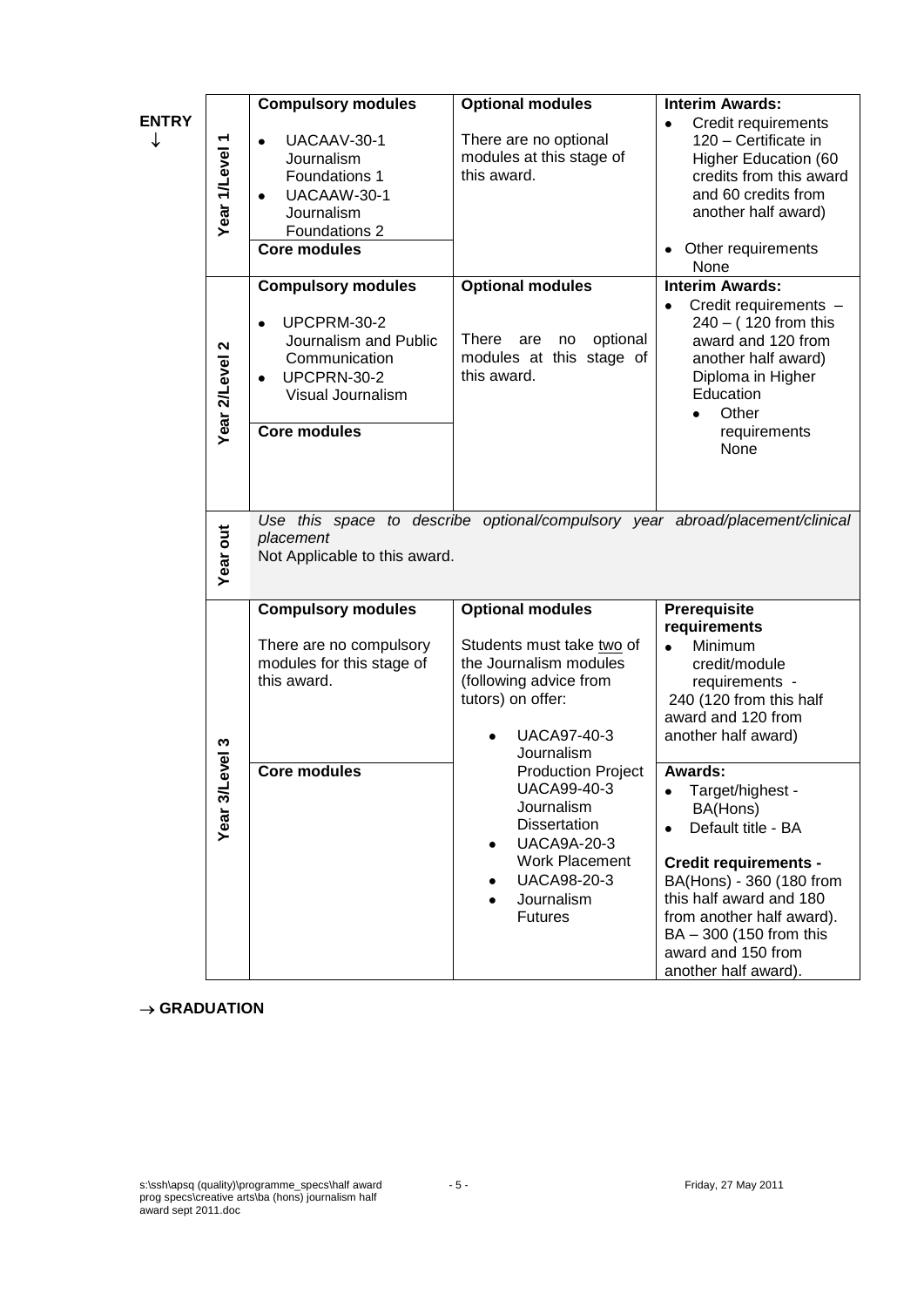# **Section 5: Entry requirements**

Candidates must be able to satisfy the general admissions requirements of the University of the West of England with specific requirements as detailed below:

A & AS Levels

Normally Tariff points within the range of 320 or 340. This will vary slightly dependent on which other half award is taken with Journalism. Specific subjects may be required dependent on the other half award taken. AS General Studies is excluded from the points tariff range.

BTEC - An appropriate National Diploma with good standing and final year grades within the range 6 Merits – 4 Distinctions and 2 Merits. This will vary slightly dependent on which other half award is taken with Journalism.

Irish Highers – Four passes with grades within the following range: BBB – ABBC. This will vary slightly dependent on which other half award is taken with Journalism.

Access Courses – Validated access course in appropriate subjects.

Baccalaureate – European : between 70% and 76%. International: between 28 and 32 points. This will vary slightly dependent on which other half award is taken with Journalism.

#### **Section 6: Assessment Regulations**

a) **Wholly in accordance with Academic Regulations and Procedures** YES

b) **Approved MAR variant (insert variant)**

#### c) **Non Modular**

# **Section 7: Student learning: distinctive features and support**

- Practical induction to the programme and its resources.  $\bullet$
- A period of intellectual orientation at outset of programme including a detailed and tailored library  $\bullet$ induction.
- Students are given instruction and support in the use of internet and other online resources.  $\bullet$
- There is a dedicated award website, and module tutors will make extensive use of UWEonline  $\bullet$ sites to support teaching.
- Detailed module handbooks.  $\bullet$
- Dedicated office hours for all teaching staff, student email system, trained counsellors for pastoral  $\bullet$ and academic support.
- Specialist AV and IT resources and technical support.  $\bullet$
- A range of staged teaching and learning strategies and forms of assessment.  $\bullet$
- $\bullet$ Teaching led by leaders in research in Journalism.
- Support and encouragement of independent learning and research.  $\bullet$
- Involvement in Journalism Research events.  $\bullet$
- Events organised by the Faculty and School in addition to timetabled modules (including in conjunction with the MediaWise Trust based at St Matthias). Award Specific Career Workshops.

# **Section 8 Reference points/benchmarks**

- *Subject benchmarks* Curriculum content, development and progression and teaching and learning approaches within this programme are in line with QAA subject benchmark recommendations. These include the breadth and depth of knowledge being offered, the coherence of the programme's structure, and the use of a wide range of teaching and learning models and assessment practices.
- *University teaching and learning policies:* See above.
- S*taff research projects:* All members of the Journalism team are engaged in research and have a wide range of published work that informs the academic content of this programme.
- *Employer interaction/feedback:* This is not designed as a vocational award.